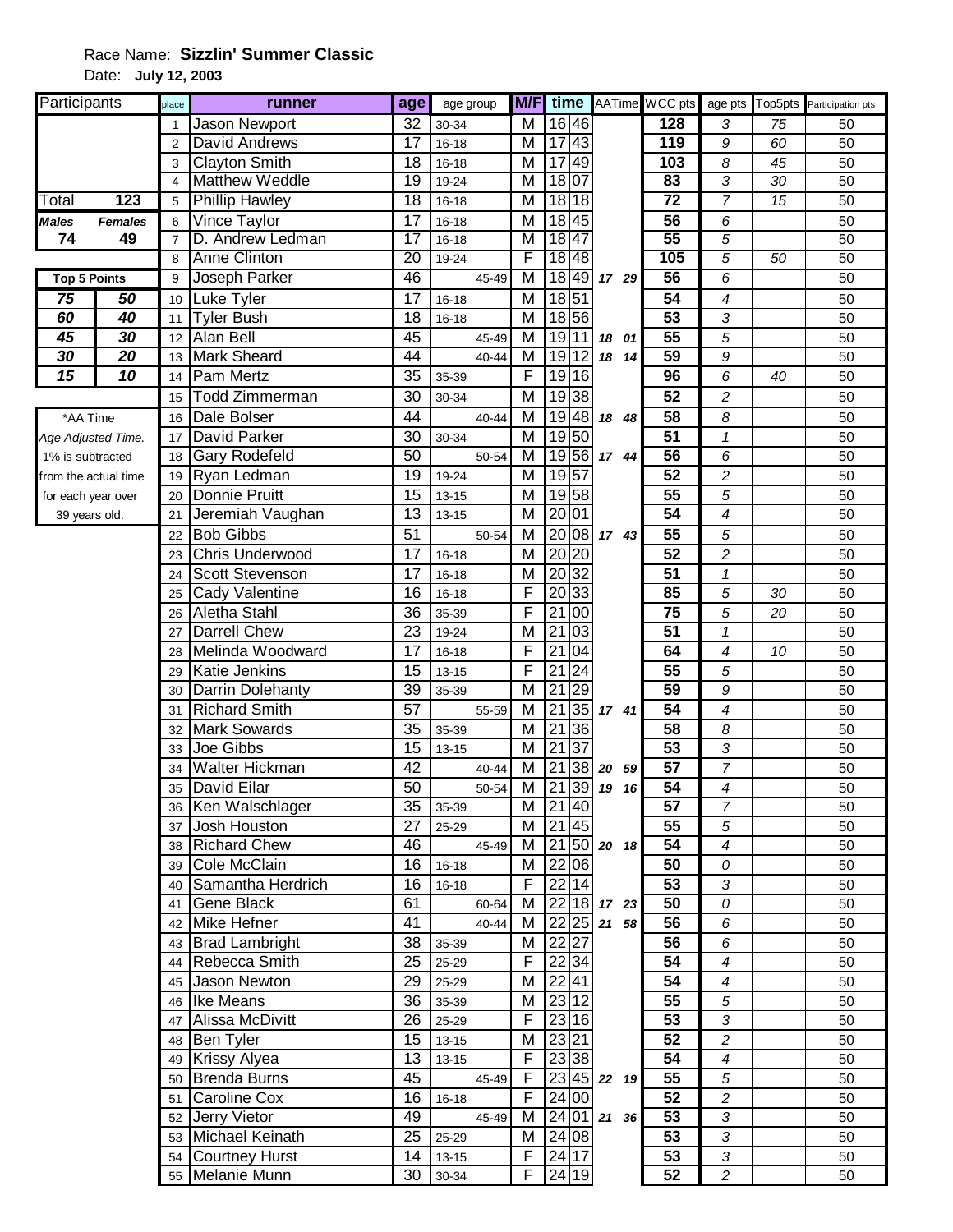## Race Name: **Sizzlin' Summer Classic**

Date: **July 12, 2003** 

| 56 | George Clinton             | 54              |           | 50-54     | М                       |                 | 24 43             |                | 21 00 | 53              | 3                        | 50 |
|----|----------------------------|-----------------|-----------|-----------|-------------------------|-----------------|-------------------|----------------|-------|-----------------|--------------------------|----|
| 57 | <b>Terry Dryden</b>        | 44              |           | 40-44     | М                       | 25              | 04                | 23             | 48    | 55              | 5                        | 50 |
| 58 | <b>Brent Pieper</b>        | 28              | 25-29     |           | M                       | 25              | 19                |                |       | 52              | $\overline{c}$           | 50 |
| 59 | Jordan Kearney             | 12              | $0 - 12$  |           | M                       | $\overline{25}$ | $\overline{22}$   |                |       | 52              | $\overline{c}$           | 50 |
| 60 | <b>Karl Kurtz</b>          | 14              | $13 - 15$ |           | M                       |                 | 25 25             |                |       | 51              | $\mathbf{1}$             | 50 |
| 61 | Charla Hefner              | 14              | $13 - 15$ |           | F                       |                 | 25 34             |                |       | $\overline{52}$ | $\boldsymbol{2}$         | 50 |
| 62 | <b>Kevin Shelley</b>       | $\overline{37}$ | 35-39     |           | $\overline{\mathsf{M}}$ |                 | $25\overline{36}$ |                |       | $\overline{54}$ | $\overline{\mathcal{A}}$ | 50 |
| 63 | Jeramiah Andrew            | 15              | $13 - 15$ |           | M                       | 25 43           |                   |                |       | $\overline{50}$ | 0                        | 50 |
| 64 | Lindsay Toler              | 18              | $16 - 18$ |           | F                       | $\overline{25}$ | 44                |                |       | 51              | $\mathbf{1}$             | 50 |
|    | Mike Baumer                | 38              | 35-39     |           | M                       |                 | $25\overline{45}$ |                |       | 53              | 3                        | 50 |
| 65 | Kari Fields                | 19              |           |           | $\overline{F}$          |                 | 25 46             |                |       | 54              | 4                        | 50 |
| 66 | <b>Rex Fields</b>          | 45              | 19-24     |           | M                       |                 | $25\overline{54}$ |                |       | $\overline{52}$ | $\overline{c}$           | 50 |
| 67 |                            |                 |           | 45-49     |                         |                 |                   | 24             | 20    | 53              |                          |    |
| 68 | Howard Deitsch             | 58              |           | 55-59     | M                       | 25              | 55                | 20 59          |       |                 | 3                        | 50 |
| 69 | <b>Kristina Sievers</b>    | 23              | 19-24     |           | F                       | 26              | 06                |                |       | 53              | 3                        | 50 |
| 70 | Dave Mikesell              | 45              |           | 45-49     | M                       | 26              | 09                | 24 34          |       | $\overline{51}$ | 1                        | 50 |
| 71 | <b>Ron Miller</b>          | 38              | 35-39     |           | M                       | 26              | 16                |                |       | 52              | $\overline{c}$           | 50 |
| 72 | <b>Neil Sabine</b>         | 50              |           | 50-54     | M                       | 26              | 17                | 23 23          |       | $\overline{52}$ | $\boldsymbol{2}$         | 50 |
| 73 | Natalie Bales              | 32              | 30-34     |           | F                       | 26              | 20                |                |       | $\overline{51}$ | 1                        | 50 |
| 74 | Chris Dingwerth            | 38              | 35-39     |           | $\overline{\mathsf{M}}$ |                 | $\sqrt{26/46}$    |                |       | $\overline{51}$ | $\mathbf{1}$             | 50 |
| 75 | <b>Charlie Marshall</b>    | 31              | 30-34     |           | M                       | 26 52           |                   |                |       | 50              | 0                        | 50 |
| 76 | <b>Bob Patton</b>          | 56              |           | 55-59     | M                       | $\overline{27}$ | 10                | 22             | 32    | $\overline{52}$ | $\boldsymbol{2}$         | 50 |
| 77 | Maggie Cox                 | 41              |           | 40-44     | F                       | 27              | 14                | 26             | 41    | 57              | $\overline{7}$           | 50 |
| 78 | <b>Heather Fitzgibbons</b> | $\overline{25}$ | 25-29     |           | $\overline{\mathsf{F}}$ | $\overline{27}$ | $\overline{18}$   |                |       | 52              | $\overline{2}$           | 50 |
| 79 | <b>Jeff Miller</b>         | 44              |           | 40-44     | M                       | 27              | $\overline{23}$   | 26             | 00    | 54              | 4                        | 50 |
| 80 | Annette Rodefeld           | 48              |           | 45-49     | F                       | 27              | 29                | 25             | 00    | 54              | 4                        | 50 |
| 81 | <b>Ray Watters</b>         | 55              |           | 55-59     | M                       | 27              | 30                | 23             | 06    | 51              | $\pmb{\mathcal{1}}$      | 50 |
| 82 | <b>Thomas Hale</b>         | 42              |           | 40-44     | М                       | 27              | 46                | 26             | 56    | 53              | 3                        | 50 |
| 83 | <b>Benny Kenworthy</b>     | 45              |           | 45-49     | M                       | 27              | 55                | 26             | 14    | 50              | 0                        | 50 |
| 84 | <b>Christina Casteel</b>   | 38              | 35-39     |           | F                       | $\overline{28}$ | 00                |                |       | 54              | $\overline{\mathcal{A}}$ | 50 |
| 85 | Zoey Erbse                 | 44              |           | $40 - 44$ | F                       | 28              |                   | 06 26 41       |       | 56              | 6                        | 50 |
| 86 | Kate Reynolds              | 19              | 19-24     |           | F                       |                 | 28 09             |                |       | $\overline{52}$ | $\overline{c}$           | 50 |
| 87 | Jenna Fields               | 15              | $13 - 15$ |           | F                       | 28 20           |                   |                |       | $\overline{51}$ | $\mathbf{1}$             | 50 |
| 88 | Gina Clark                 | 25              | 25-29     |           | F                       |                 | $\sqrt{28}$ 36    |                |       | 51              | $\mathbf{1}$             | 50 |
| 89 | Tom Carrico                | 50              |           | 50-54     | M                       | 28 37           |                   | 25 28          |       | 51              | 1                        | 50 |
| 90 | Mary Ann Stienbarger       | 44              |           | 40-44     | F                       |                 | 28 38             | 27             | 12    | 55              | 5                        | 50 |
| 91 | <b>Cherie Dolehanty</b>    | $\overline{34}$ | 30-34     |           | F                       |                 | 29 02             |                |       | 50              | 0                        | 50 |
| 92 | <b>Holly Toler</b>         | 14              | $13 - 15$ |           | F                       |                 | 29 10             |                |       | 50              | 0                        | 50 |
| 93 | Craig Tams                 | 27              | 25-29     |           | М                       |                 | 29 44             |                |       | 51              | 1                        | 50 |
| 94 | David Wetzel               | 44              |           | 40-44     | М                       |                 |                   | 29 52 28 22    |       | $\overline{52}$ | $\overline{c}$           | 50 |
| 95 | Jasson Weekman             | 20              | 19-24     |           | М                       |                 | 29 58             |                |       | 50              | 0                        | 50 |
| 96 | Katherine Ballard          | 23              | 19-24     |           | F                       |                 | 29 59             |                |       | 51              | $\mathcal I$             | 50 |
| 97 | <b>Kelly Hale</b>          | 41              |           | 40-44     | F                       |                 | 30 02             | 29 25          |       | 54              | 4                        | 50 |
| 98 | Ann Gibbs                  | 44              |           | $40 - 44$ | F                       | 30 12           |                   | 28 41          |       | 53              | 3                        | 50 |
| 99 | Christa Ellis              | 25              | 25-29     |           | F                       |                 | 30 18             |                |       | 50              | 0                        | 50 |
|    | 100 Sam Neff               | 68              |           | 65-69     | M                       |                 | 30 31             | 21 40          |       | 50              | 0                        | 50 |
|    | 101 Robert Perales         | 38              | 35-39     |           | M                       |                 | 30 36             |                |       | 50              | 0                        | 50 |
|    | 102 Kari Kalve             | 40              |           | 40-44     | $\overline{F}$          |                 | 30 51             |                |       | 52              | 2                        | 50 |
|    | 103 Bernice Tipton         | 43              |           | 40-44     | $\overline{F}$          |                 | 31 08             | 30 32<br>29 53 |       | 51              | $\mathbf{1}$             | 50 |
|    | 104 Deanna Sargent         | 22              |           |           | F                       | 32 01           |                   |                |       | 50              |                          |    |
|    |                            |                 | 19-24     |           | F                       |                 |                   |                |       | $\overline{53}$ | 0                        | 50 |
|    | 105 Diana Punzo            | 38              | 35-39     |           |                         |                 | 33 24             |                |       |                 | 3                        | 50 |
|    | 106 Jacob Waltz            | 11              | $0 - 12$  |           | М                       |                 | 33 26             |                |       | $\overline{51}$ | $\mathbf{1}$             | 50 |
|    | 107 Deborah Rummel         | 44              |           | 40-44     | F                       | 33 27           |                   | 31             | 46    | 50              | 0                        | 50 |
|    | 108 Rob Richardson         | 29              | 25-29     |           | M                       | 34 11           |                   |                |       | 50              | 0                        | 50 |
|    | 109 Joyce Chew             | 46              |           | 45-49     | F                       |                 | 34 21             | 31             | 56    | 53              | 3                        | 50 |
|    | 110 Mark Stevenson         | 43              |           | 40-44     | М                       |                 | 35 24             |                | 33 59 | 51              | $\mathbf{1}$             | 50 |
|    | 111 Angi Wilson            | 38              | 35-39     |           | F                       |                 | 35 29             |                |       | $\overline{52}$ | $\overline{c}$           | 50 |